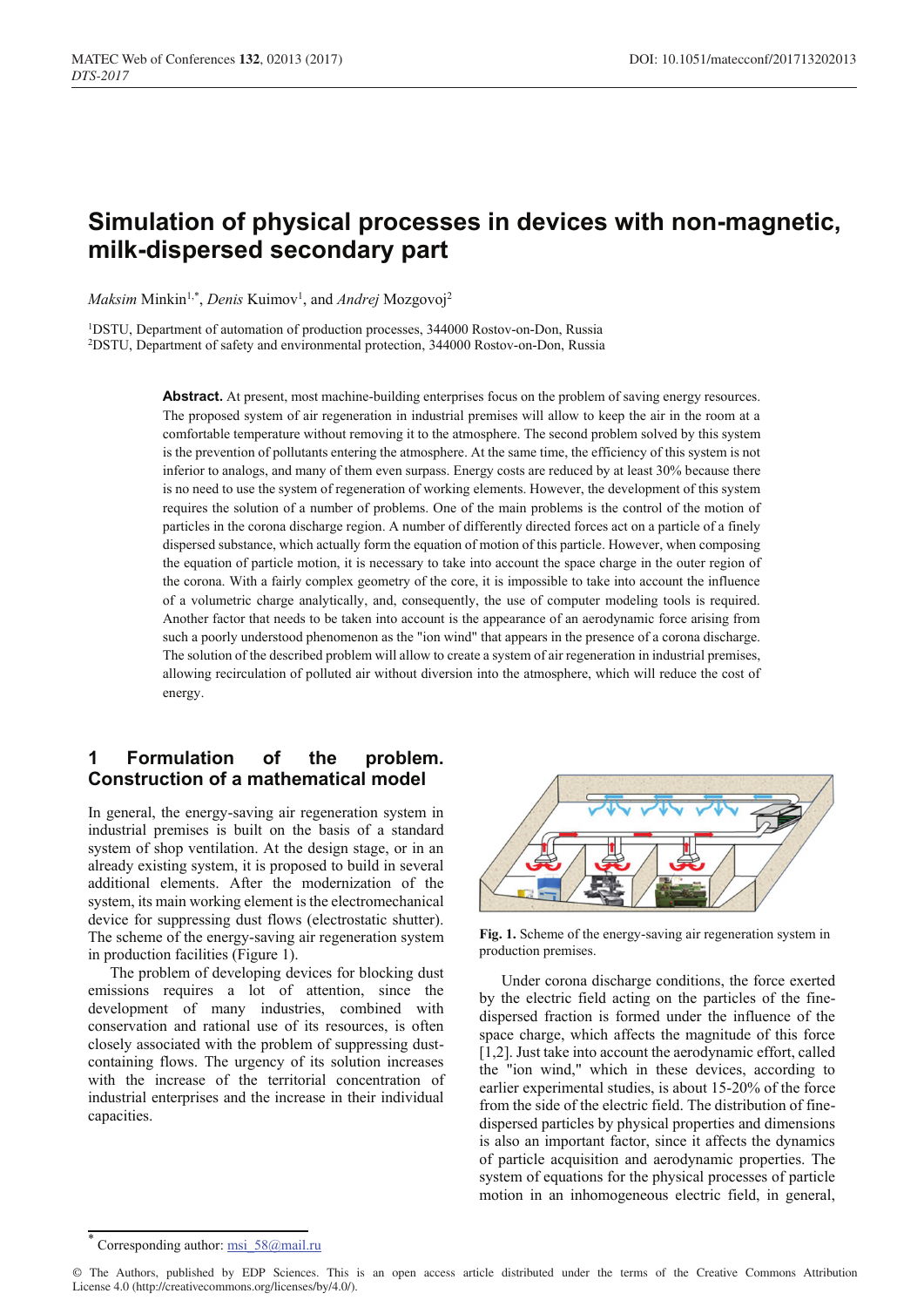with an arbitrary moving part (aerosol cloud) is constructed on the basis of a mathematical model developed earlier by the leader of this project; however, in contrast to it, one can take into account the influence of the force acting on the part of the "ion wind ". The numerical solution of this system will allow predicting the behavior of a fine particle fraction, and based on the forecast, to develop an efficient system of air regeneration in industrial premises without air venting to the atmosphere.

To solve the problem, it is proposed to use computer simulation tools based on the finite element method. The computer model is based on a mathematical model describing physical processes in the core of an electromechanical device for blocking dust emissions. This mathematical model is constructed on the basis of the following regularities. The following forces act on a particle in an inhomogeneous electric field and under the influence of external perturbations: 1. Gravity; 2. The force of the electric bullet on a charged particle; 3. The force due to the uneven distribution of the electric field strength; 4. The strength of the resistance of the medium to the motion of particles; 5. Aerodynamic force generated by the "ion wind".

The system of equations for the physical processes of particle motion in an inhomogeneous electric field, in general, with an arbitrary moving part (aerosol cloud) is built on the basis of the mathematical model developed earlier by the project manager [1-5], but, unlike it, acting on the part of "ion wind" and includes the following equations:

$$
\frac{d^2\mu}{dx^2} + \frac{d^2\mu}{dy^2} = -\frac{\rho}{\varepsilon_0} \tag{1}
$$

$$
\rho = \frac{dq(t)}{dv} \tag{2}
$$

$$
F_1 = mg \tag{3}
$$

$$
F_2 = q(t)E\tag{4}
$$

$$
F_3 = \rho \frac{\pi r^2}{4} \tag{5}
$$

$$
F_4 = \rho_{i,wind} \frac{\pi r^2}{4} \tag{6}
$$

$$
m\frac{dV}{dt} = \sum F
$$
 (7)

$$
q(t) = q_m \frac{e n_0 k t}{4\varepsilon_0 + e n_0 k t} \tag{8}
$$

$$
q_m = 4\pi\varepsilon_0 (1 + 2\frac{\varepsilon - 1}{\varepsilon + 2}) r^2 E \tag{9}
$$

In this system of equations:  $\varphi$  - is the scalar electric potential in the computational domain;  $\rho$  - is the volumetric charge density; q (t) - is the charge in the analyzed volume of the calculated region; v - is the volume of the investigated space; m - is the mass of the dust particle; qm - is the limiting charge of the dust particle; p - air pressure in the dust-air mixture flow; p.vetra - air stream pressure created by the ion wind; r radius of the dust particle.

Based on the analysis of the charging process of a particle as it moves in the core of the device, a preliminary evaluation of the operation of the electrostatic shutter can be made. In view of the fact that the physical properties of the finely dispersed fraction and the characteristics of the technological system have a great influence on the patterns of processes occurring in the interelectrode space of the dust-blocking devices, it is necessary to consider the operation of the devices based on the results given the characteristics of the finely dispersed fraction, and also the influence of the force acting with side of the "ion wind".

The numerical solution of this system will allow predicting the behavior of a particle of a finely dispersed fraction.

The process of the program for modeling physical processes begins with entering the initial data from the display screen:

1) the total number of nodes in the calculated area of a given section of the device;

2) the estimated number of nodes in the region of a given section;

3) geometric parameters of the electrostatic shutter, gate height, gate width;

As a result of the work of the above-described program, both the characteristics of the physical processes occurring in the electrostatic shutter and the characteristics of the processes affecting the behavior of the fine-particle fraction are obtained. A characteristic difference of this model of calculation of physical processes is the fact that, unlike all previously developed models, in the considered, it becomes possible to realize the modeling of the process of acquiring a charge by a particle of a finely dispersed fraction and a picture of the forces acting on the particle. This was possible, thanks to the introduction of special subprograms. In all previous studies, only the characteristics of the electric field were calculated, which did not give a complete picture of the processes taking place in electrostatic gates.

Based on the results of the simulation of electrical processes using the above computer model, it is determined:

1) characteristics of the electric field in each finite element of a given section of the device;

2) the dynamics of the acquisition of charge by a particle of a finely dispersed fraction;

3) the force acting on the particle of the finely dispersed fraction from the side of the electric field;

In the framework of this work, a simulation of physical processes for several designs of dust-blocking devices was conducted, the results of the research were used in developing devices for specific operating conditions.

The study of physical processes is shown on the example of two variants of the electrostatic shutter design: "blindgrid", "comb-grid". The constructions of these devices are presented

The initial data, for all studies, were divided into the following groups.

1) Immutable technical data determined by the technological process:

- dust fraction - with diameter from 40 to 160 microns;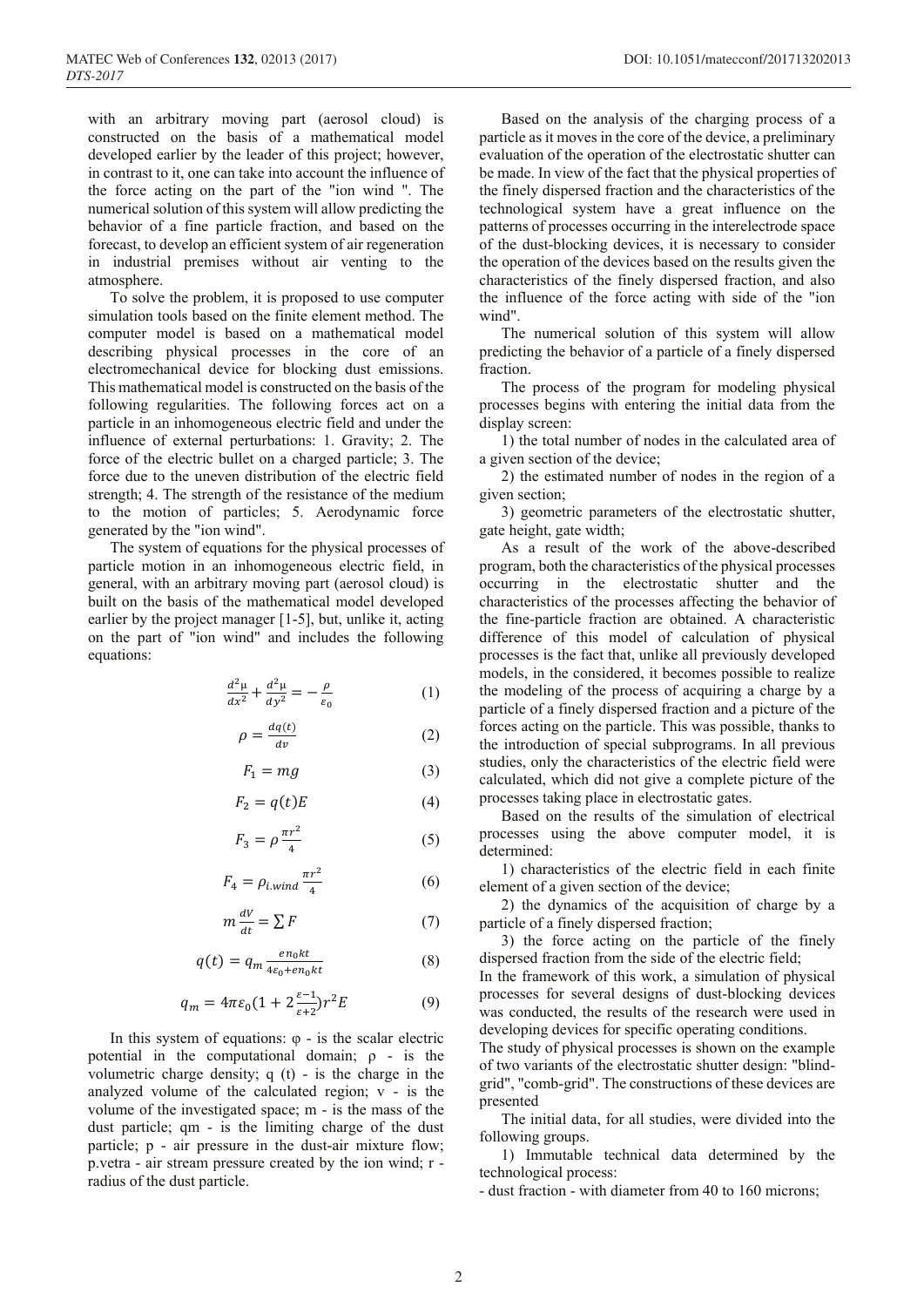- the temperature of the dust-air mixture, taking into account the reduction when entering an unheated zone -  $28 \degree$  C;

2) Immutable technical data determined by the parameters of the power supply network and the design features of the device under consideration:

- power is supplied from a single-phase network with a voltage U = 220 V / 30kV with a frequency  $f = 50$  Hz / 0 Hz (reverse polarity);

- cleaning of working parts - air.

In the considered versions of dust emission blocking devices, a number of physical processes have a direct effect on the efficiency of this type of device.

The quality of the device is the higher, the greater is the longitudinal component of the electric field at the entrance to the interelectrode space. The required configuration of the electric field lines at the entrance to the interelectrode space is achieved by a rational choice of the geometry of the shaping electrodes [6-9].

To the designer of the gate structure, it is necessary to achieve this direction and magnitude of the force vector acting on the side of the electric field in the active zone of the device, in which an efficient ejection of fine particles from the interelectrode space towards the total flow of the dust-air mixture occurs.

The blocking of dust emissions occurs in three stages:

1. charging of the fine-dispersed fraction of the dustair mixture;

2. inhibition of the dust fraction;

3. return of the dust fraction to the dust source or to a specially designated place for collecting the finely dispersed fraction.

To determine the design parameters of the device, under which its effective operation is ensured, it is necessary to use mathematical modeling of physical processes in the device.

It should be noted that in the study of physical processes in the "comb-grid" type of organization, modeling is performed proceeding from the assumption of a plane-parallel picture of the field in the interelectrode space [10-13]. Such an assumption becomes possible in the case when the distance between the electrodes belonging to the same comb is small enough to introduce significant distortions in the picture of the processes occurring.

For shutter-type "blind-mesh", in view of the design features, it makes sense to consider processes exclusively in the interelectrode window between the corona electrodes.

The simulation of physical processes in was performed with the change:

1) the interelectrode distance between the corona electrodes;

2) the diameter of a particle of a finely dispersed substance;

3) positions of the corona system with respect to the shaping electrode;

4) the values of the supply voltage from 30kV to 50kV.

The obtained results of modeling the electric field made it possible to formulate the following recommendations for the construction of electrostatic gates.

1) the best results on the magnitude and nature of the variation of the longitudinal component of the electric field strength are obtained in the case when the points of the tip of the corona electrode and the points of intersection of the perpendiculars from the tip to the surface of the forming electrode lie at the vertices of an equilateral triangle;

2) on the particle of the fine-dispersed fraction, the effect from the side of the electric field balances the force of pressure from the side of the air flow, the faster, the more its geometric dimensions;

3) the presence of an additional shaping electrode at the entrance to the interelectrode space leads to an increase in the time of passage through the dust particles of the outer region of the corona, which increases the charge acquired by the particle;

4) the change in the interelectrode distance makes it possible to reduce the magnitude of the "dip" of the electric field strength along the symmetry axis between the corona electrodes;

5) the optimal distance between the corona and shaping electrodes should be selected from the calculation that the particle will travel from the entrance to the active zone of the electrostatic shutter to the guaranteed stop line in a time approximately equal to 0.1 seconds.

#### **2 Experimental research**

After obtaining theoretical results, necessary experimental studies were carried out to verify their adequacy. The abovementioned methodological approaches to conducting research to solve the tasks set in the project are implemented on the basis of a specially designed for this purpose experimental laboratory complex. To obtain a dust mixture, an experimental sample of the vortex layer activator is used, which allows processing of the material in a wide range. During the experimental research, the equipment of the Interdepartmental Resource Center for Collective Use (DMSTU) of the DSTU is included in the federal list of the Central Control Center of the Russian Federation, in particular, the centrifuge (CPS Disk Centrifuge DC24000) for sedimentation analysis of particulate matter of the aerosol mixture.The experimental data and the establishment of analytical dependencies using the methods of mathematical statistics, experiment planning, etc.

In the electrostatic gate, the shaping electrode is made in the form of a grid of non-magnetic material stretched perpendicular to the gas-air mixture flow and is connected to the positive pole of the high-voltage voltage source. The corona electrode is made of metal and consists of a series of angled plates at an equal distance from each other parallel to the shaping electrode and is connected to the negative pole of the power source. Such a design is very effective in view of the fact that an increase in the area of the corona electrodes, an increase in the residence time of the particle in the zone of the corona electrode, and also a partial mechanical removal of the dust fraction.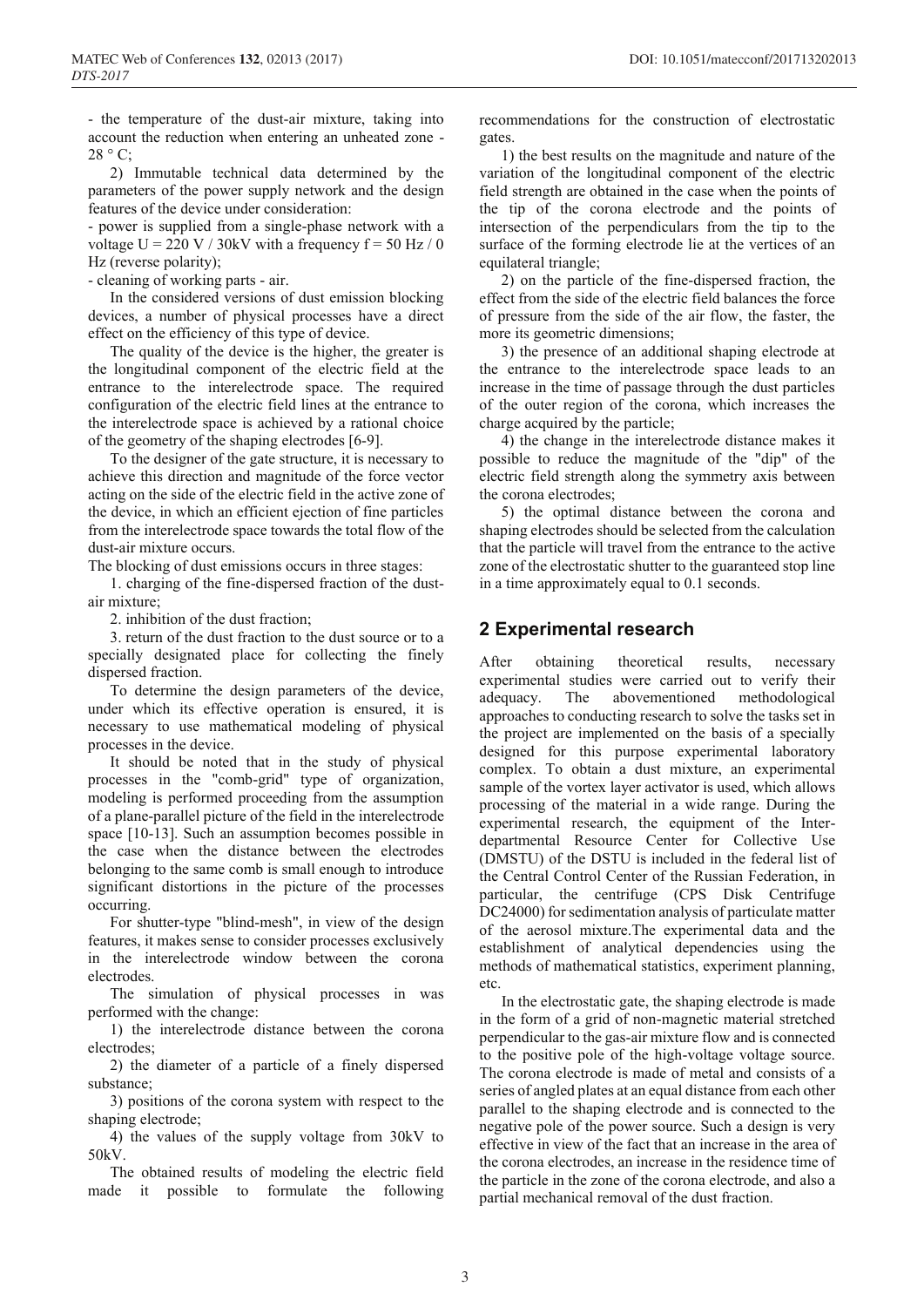In the devices under consideration, the fine particle moves in the interelectrode space due to excess air pressure. Then the force acting on the particle from the air side will be determined as the product of the excess air pressure inside the hopper or the container at the cross section of the particle. This force is counteracted by the complex of forces that act on it from the side of the electric field in the interelectrode space. Moreover, as the particle moves to the outlet, its charge increases and the braking force increases, while the force on the airflow side can be considered unchanged. The shutter will be considered to have performed its functions if the path traveled by the particle to a stop is less than the distance from the entry point of the particle to the outer corona discharge area to the hopper outlet [14-17].

The main physical processes ensuring the functioning of the shutter are: 1) the creation of a region of drift of electric charges in the space between the corona and forming electrodes; 2) adsorption of electric charges by finely dispersed particles; 3) deceleration of charged particles in an electric field; 4) redirection of the motion of charged dust particles. Thus, three stages can be distinguished in the working area of the device (Figure 2): 1) the region of particle charge; 2) area of inhibition; 3) the area of removal of particles from the working area.



**Fig. 2.** Three stages of blocking dust emissions: 1) charging of the finely divided fraction of the dust-air mixture; 3) inhibition of the dust fraction; 2) return of the dust fraction to the source of dust or to a specially designated place for collecting the finely dispersed fraction.

To date, a large number of different devices for blocking dust emissions into the atmosphere have been developed, manufactured and used. They differ in a number of parameters, but most devices are air filtration systems, whereby filtration is carried out by depositing dust particles on the structural elements [18]. This method of cleaning affects the dimensions of the cleaning device and energy consumption for regeneration elements. The device, called an electrostatic shutter, performs a noncontact method of blocking a finely dispersed fraction in which the trapping and deposition of the dust fraction on the structural elements is not the main but a concomitant process [19-20].

The closest competitors of the electrostatic shutter are bag filters and electrostatic precipitators. The functional capabilities of the device proposed for examination are superior to known analogs (bag filters) or have similar characteristics (electrostatic precipitators) and provide a high efficiency of suppression of dust streams (degree of suppression of the dust fraction at least 95%) with

significantly reduced energy costs, which leads to the economization of valuable material and increase the efficiency of transportation of raw materials within the technological system. The selection of effective geometric parameters allows to reduce the size of devices for blocking dust emissions by 3-4 times and to reduce energy consumption by 5-10 times (up to 20 times). A high degree of efficiency of suppression of dust flows allows using these devices on an industrial scale (Fig. 3).



**Fig. 3.** The effectiveness of the aspiration system.

The essential advantage of an electrostatic shutter is its cost. On average, the cost of the electrostatic shutter is 1.5 times lower than the cost of a bag filter and 2 times lower than the cost of an electrostatic precipitator manufactured domestically. Thus, the total costs for the acquisition and operation of an electrostatic shutter are 15 to 20 times lower than the available analogs for the same cleaning efficiency (Figure 4).



**Fig. 4.** Electricity consumption, taking into account the costs of the regeneration system.

On the basis of the conducted researches it is possible to assert that this device is effective and competitive in relation to analogues.

## **3 Alternative applications of electromechanical dust suppression devices**

As an alternative application, one can consider the use of electromechanical devices as corona separation devices. Obviously, the underlying principles of these devices allow to broaden their scope of application provided that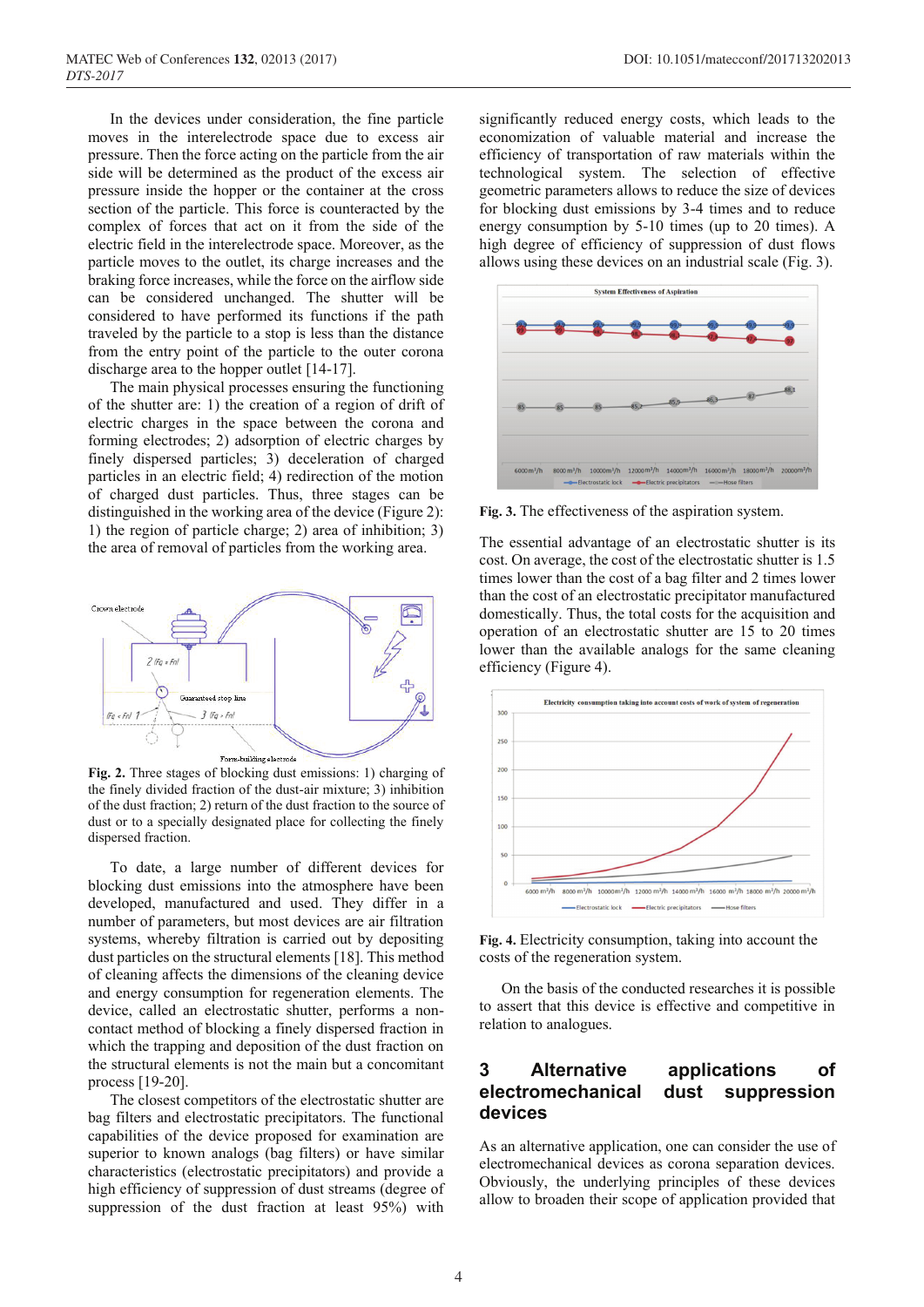the method of controlling the behavior of the fine fraction in the active device area and use the ring separation electromechanical devices to select the fine fraction with the desired properties. At the present time, the most effective way of separating the finely dispersed fraction is electrical separation. A fairly large number of types of devices are known to divide the flow of a finely dispersed fraction.

Electrical separation is used to enrich granular bulk materials with a particle size of 3-0.05 mm. Depending on the method of creating on the charge particles and its transfer in the process of electrical separation, there are: electrostatic, corona, dielectric, triboadhesive separation

Under corona discharge conditions, the force exerted by the electric field acting on the particles of the finedispersed fraction is formed under the influence of the space charge, which affects the magnitude of this force. We should also take into account the aerodynamic effort called "ion wind", which in these devices, according to earlier conducted experimental studies is about 15-20% of the force, from the side of the electric field. The distribution of fine-dispersed particles by physical properties and dimensions is also an important factor, since it affects the dynamics of particle acquisition and aerodynamic properties.

The system of equations for the physical processes of particle motion in an inhomogeneous electric field, in general, with an arbitrary moving part (aerosol cloud) is built on the basis of the mathematical model developed earlier by the project manager, but, unlike it, acting on the part of "ion wind" and includes the following equations:

 $m \frac{dv}{dt} = \sum F$  - the equation of motion of the particle (1)  $F_2 = q(t)E$ - Coulomb force acting on a charged particle (2)

 $F_1 = mg$ -the particle force of a dust particle (3)  $F_3 = \rho \frac{\pi r^2}{4}$  - the force of excess air pressure (4)

 $F_4 = \frac{I_k \times h_{\text{M.3}}}{k_{\text{HOHOB}}}$  $\frac{\pi r^2}{4}$  -the force created by the "ion" wind (5)

In this system of equations:  $\varphi$  is the scalar electric potential in the computational domain, ρ is the volumetric charge density, q (t) is the charge in the analyzed volume of the calculated region, v is the volume of the investigated space, m is the mass of the dust particle, qm is the limiting charge of the dust particle, p - air pressure in the dust-air mixture flow, p.vetra - air stream pressure created by the ion wind, r - radius of the dust particle.

After substituting expressions (2-5) in (1), we obtain the following expression for the balance of forces:

$$
m\frac{dV}{dt} = mg + q(t)E + \left(\frac{l_k \times h_{\text{M},3}}{k_{\text{non}} - \rho}\right)\frac{\pi r^2}{4} \tag{10}
$$

The numerical solution of the given equation will allow to predict the behavior of a particle of a finely dispersed fraction. After receiving theoretical results, to verify their adequacy, it is necessary to conduct experimental studies.

Further studies of the physical characteristics of the electrostatic shutter are related to the study of the efficiency of work with a change in the particle size of the finely dispersed fraction passing through the active zone.

Investigation of the possibility of the shutter performing its functions was carried out at the moment the dust particle moved along the trajectory passing through the region of the least impact from the electric field. The corresponding trajectory of motion is found on the basis of the analysis of the characteristics of the magnitude of the force acting on a particle of matter along the guaranteed stop line. In this construction, this trajectory will coincide with the line of symmetry between the corona electrodes. The force acting on the dust fraction, as the core passes through the pre-selected trajectory, is shown in Fig. The investigations were carried out for particles with a diameter from 40 μm to 160 μm. The calculated stopping point is indicated by the symbol (•).



**Fig. 5.** Dynamics of the increase in force from the side of the electric field as the particle acquires a charge of a diameter from 40 μm to 160 μm as the core passes through the electrostatic shutter.

The study was carried out under the worst conditions for charging the particles. The analysis of the results obtained made it possible to conclude that the excess air pressure acting on the dust particle is balanced by the action from the electric field the faster the larger the geometric dimensions of the finely dispersed fraction. Modeling of physical processes in this design was carried out for a reverse polarity supply voltage of 30 kV and a distance between the corona electrodes of 100 mm.

## **Conclusion**

The field of application of the electrostatic shutter is quite extensive, because the bulk of the pollutants are gaseous substances and finely dispersed materials that can travel for long distances and accumulate. The most demanded ESZ will be in the technological processes in the cement industry, metallurgy, brick and slate plants, for cleaning the air flow in the main electric locomotives and wagons, cleaning the smoke from solid fractions, cleaning the air in centralized air intakes of ventilation systems. For example, in the cement industry, the ESP can be used: for installation on the exhaust holes of clinker silos; when loading in road tankers; for installation on exhaust openings of cement silos; on the nodes of the transfer from the bucket conveyor; for post-treatment of the exhaust of the spike cooler; for loading wagons.